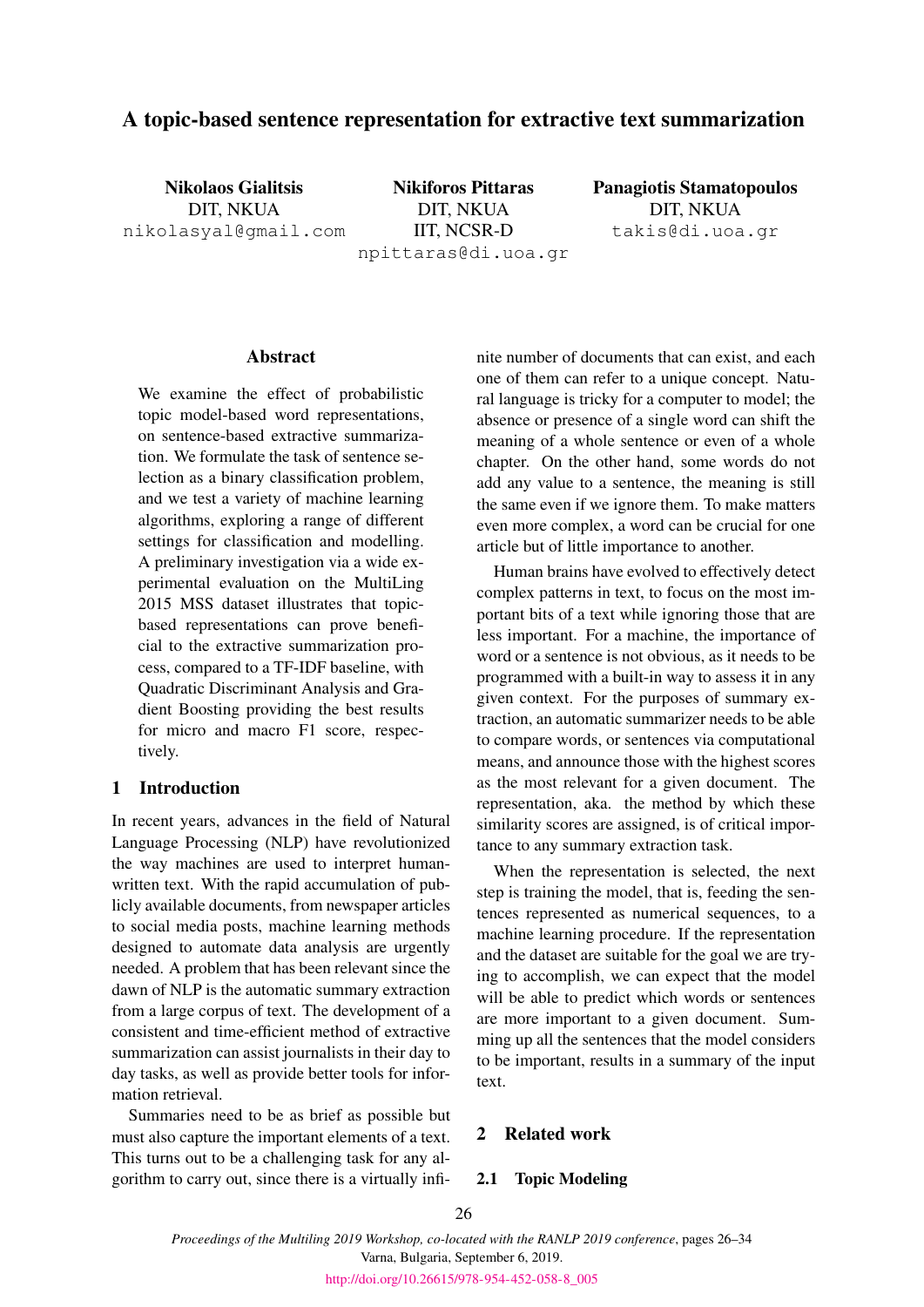#### 2.1.1 Semantic Topics.

Topics can be viewed as semantic groups that refer to a particular portion of reality. A document can refer to one or more distinct topics, which humans can often easily distinguish. For example, the words "fishing", "boat" , "waves" , have something in common; they are all affiliated with the sea. We can think of Sea as one topic, which contains these three words. However, topics are not always that identifiable and there can be broader or narrower topics. Resuming the previous example, alternatively, there can exist a topic on fishing , another one on boats and another one on ocean waves. Each one of them contains a number of words that are directly tied to that concept.

As demonstrated, there is no unique way to infer topics from an input document. It depends on the representation, the way that we measure the similarity scores between two words.It only makes sense that if two words are similar, they will have a high chance of belonging to the same topic.This statement derives from the distributional hypothesis in linguistics which proposes that words that occur in similar contexts tend to have similar meanings [\(Harris,](#page-8-0) [1954\)](#page-8-0) However, we have to keep in mind that one word can also belong to one or more topics and that the number of topics in a document is also not known.

#### 2.1.2 Latent Dirichlet Allocation.

Topic models can infer topics by observing the distribution of words across documents. This can be accomplished with Latent Dirichlet Allocation (LDA) [\(Steyvers and Griffiths,](#page-8-1) [2017;](#page-8-1) [Blei,](#page-8-2) [2012\)](#page-8-2), a generative statistical model that makes the hypothesis that there exists an underlying distribution of words,topics and documents, which generated the input text collection. Using probabilistic topic model jargon, the words of a document are called "observed variables", whereas the variables of the topic structure are called "hidden variables". Using an iterative process, the model estimates the posterior distribution of the hidden variables given the observed variables. However, the vast amount of topic structures that can exist result in exponential complexities of computation. For this reason, sampling-based algorithms have been developed , such as Gibbs sampling.

## 2.1.3 Gibbs sampling

In Gibbs sampling [\(Steyvers and Griffiths,](#page-8-1) [2017\)](#page-8-1), a Markov chain (i.e., a sequence of random variables, each only dependent on the previous) is constructed, using samples from the distribution of hidden variables. The assignment of words to topics is sampled iteratively until the Markov chain converges to the target distribution. In the beginning of this procedure, each word is randomly assigned to a topic and in each subsequent iteration, the word-topic assignments are re-evaluated, which might result in words passing through multiple topics during the process.

#### 2.2 Vector Space Models

Vector Space Model (VSM) approaches project the input to a  $n$ -dimensional vector representation, where the semantic similarity of the points is determined by their distance (e.g cosine, euclidean, etc.) in the projected vector space. Feature vector representations are widely used in Machine Learning tasks, e.g. for classification, clustering, etc. of a collection of input items [\(Turney and Pantel,](#page-8-3) [2010\)](#page-8-3).

#### 2.2.1 Bag-of-words approaches

A popular way to represent a set of documents as feature vectors has been the bag-of-words approach [\(Salton et al.,](#page-8-4) [1975\)](#page-8-4), where a sentence can be represented as a vector of word features. Each vector coordinate expresses word statistics, such as frequency or the Term Frequency-Inverse Document Frequency (TF-IDF) [\(Jones,](#page-8-5) [2004\)](#page-8-5) value of a given word in the source texts. By mapping a word to its TF-IDF value, words receive a high weight when they appear often in the referenced document, but rarely in other documents of the set. The benefit of this approach is that it suppresses common words that appear in the majority of documents, without containing any semantic value for the task. It has been demonstrated that the approach can result in significant improvements over raw frequency approaches in a variety of information retrieval tasks. [\(Salton and Buckley,](#page-8-6) [1988\)](#page-8-6).

### 2.3 Extractive Summarization

In extractive summarization, the summaries produced contain a subset of unmodified sentences contained in the original documents. Consequently, in these approaches, sentences, and not words, consist the units of feature selection. The pipeline of an extractive text summarizer is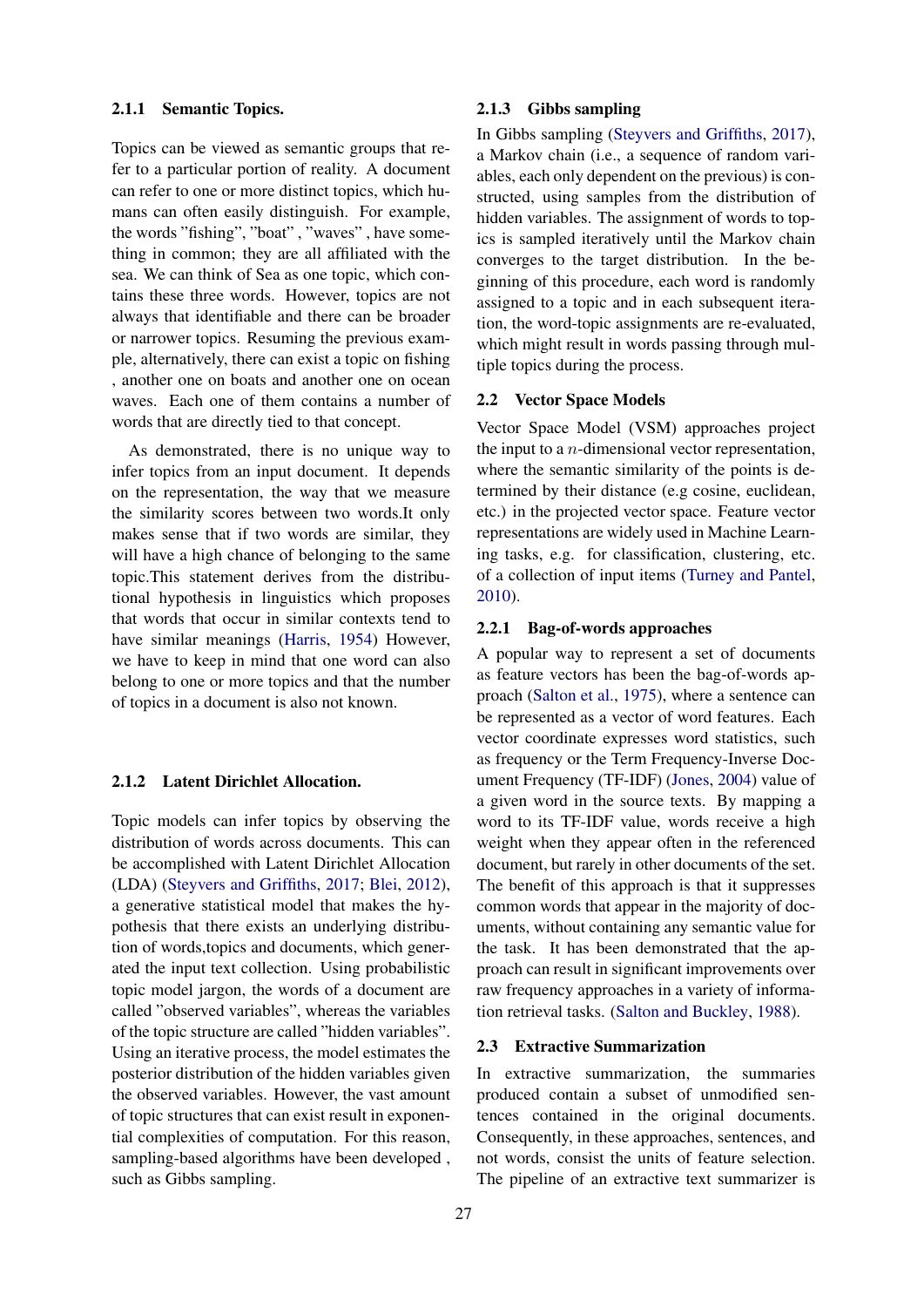formed of three relatively independent tasks : [\(Rao and Gudivada,](#page-8-7) [2018\)](#page-8-7)

- 1. Construction of an intermediate representation of the input text based on the key aspects of the text
- 2. Scoring the sentences based on the selected representation
- 3. Selection of the summary comprising of a number of sentences

[Gupta and Lehal\(2010\)](#page-8-8) define a different division of tasks, which includes a pre-processing and a processing step. The pre-processing step also includes: sentence boundary identification, stopword elimination, and stemming. During the processing step, weights are assigned to specific sentence features by a feature-wise weighting mechanism, with the top ranked sentences being included in the final summary. In this study, we will follow the paradigm, proposed by [Rao and Gudi](#page-8-7)[vada\(2018\)](#page-8-7).

There are two types of representation-based approaches: 1) topic representations and indicator representations. A Topic representation transforms the text into an intermediate form and interprets the topic(s) discussed in the text. The techniques used for this, differ in terms of their complexity, and are divided into frequency-driven approaches, topic word approaches, latent semantic analysis and Bayesian topic models. Indicator representation describes every sentence as a list of formal features (indicators) of importance such as sentence length, position in the document, or having certain phrases; the use of indicators was demonstrated by [J et al.\(2008\)](#page-8-9).

#### 2.3.1 Sentence-based summarization

In contrast to bag-of-words representations that suffer from the curse of dimensionality [\(Bell](#page-8-10)[man,](#page-8-10) [1958\)](#page-8-10), more sophisticated recent approaches produce sentence vectors in a lower dimensional space , such as a latent-topic space. Many such these methods utilize topic clusters in order to locate the centroids (or medoids in non-euclidean spaces) that best represent the sentences in the topics. Then the score of each sentence is assigned in respect to its distance from the clusters' representatives. For example, [Thomas et al.\(2015\)](#page-8-11) used a graph-based procedure where each node of the graph represents a sentence and the edges' weights reflect the similarity between the connected nodes. Next, a PageRank/TextRank algorithm is applied



<span id="page-2-0"></span>Figure 1: The pipeline for the TF-IDF-based extractive summarization

to extract the sentence representatives based on the graph centrality. In another topic-based approach,featured by [Vicente et al.](#page-8-12) [\(2015\)](#page-8-12) Principal Component Analysis (PCA) was used to project the sentences into a lower-dimension space. The principal components are then evaluated and the sentences with the highest scores get selected to appear in the summary.

#### 2.3.2 Contributions

There are some limitations with the majority of the existing topic-based summarization methods. First, they work directly in the sentence space and the term-topic information embedded in the sentences is ignored.

In this study, we combine the simplicity of word-level approaches with the power of probabilistic topic models; instead of limiting word information to a single value (e.g. frequency or TF-IDF weight), we model sentences with word-level topic assignments. This approach is supported by a clear and rigorous probabilistic interpretation (rather than some ad-hoc sentence-level aggregation of a multitude of unrelated scores) and produces rich, semantic sentence-level representations.

## 3 Proposed Method

### 3.1 Binary classification modelling

Extractive summarization can be modelled as a binary classification problem, where one class represents the sentences to be included in the summary, and the other one the sentences that should be ignored. More formally, a document comprised of N sentences  $S = \{s_i\}, i \in \{1, \dots N\}$  is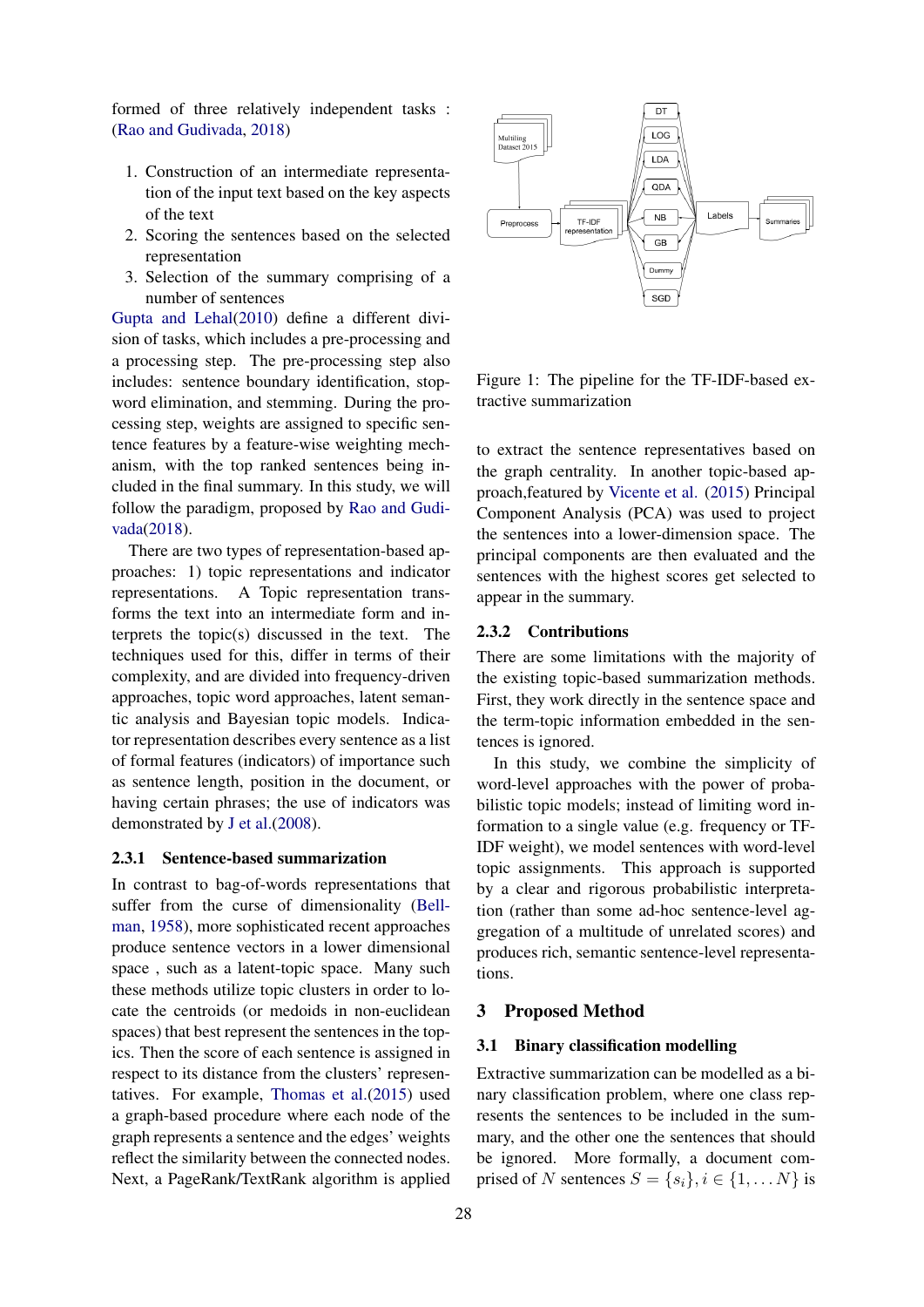

<span id="page-3-2"></span>Figure 2: pipeline for topic-modeling based extractive summarization

transformed to a subset of M sentence summaries  $O = \{o_i\}, o_i \in S, j \in \{1 \dots M\}$  via a classifier that maps each sentence to a binary label (denoted inclusion in the summary or not). The classification model should select  $O$  such that the concatenation of its sentences should produce a coherent, non-reductive and readable summary.

In this study, we tackle classification as a supervised learning procedure; it is necessary to have a set of ground truth sentences, that is, sentences that are indeed valid summaries of input documents. Such data (commonly referred to as "golden" summaries) are manually compiled by humans, who are considered the best summarizers [\(Genest et al.,](#page-8-13) [2009\)](#page-8-13); if a human reader can not differentiate between a human summarizer and an automatic summarizer, that means that the extractive model is optimal. Using the input documents and ground truth data, the classification system can facilitate learning using input sentence features towards a saliency detection model that implements sentence selection towards extractive summarization. We detail this process in the next sections.

#### <span id="page-3-1"></span>3.2 Topic-based Sentence Extraction

In our approach of extractive summarization, we utilize the topics' information in word-level feature vector representations using an LDA-based topic model with Gibbs sampling.

The intuition behind our proposed method follows two statements:(1) the significance of a word is reflected by its contribution to a set of semantic topics (2) the significance of a sentence is reflected by patterns in its words-topics contributions.

For the purpose of formality we provide the

mathematical description of the proposed method.

Given a finite set of semantic topics  $T =$  ${T_1, T_2, ... T_{|T|}}$  over the documents' space D, a set of sentences per document  $S_{D_i}$  $\{s_1, s_2, ..., s_k\}$ , and a set of words per sentence  $W_{S_{D_i}} = \{w_1, w_2, ... w_n\}$ , we define the wordtopics contribution function of a word  $w$  as:

$$
C(w) = [p(w, T_1), p(w, T_2), ... p(w, T_{|T|})]
$$
 (1)

where the vector  $C(w)$  is the contribution of the word w to the topics set T and  $p(w, T_i)$  is the probability of  $w$  being generated by the topic  $T_i \in T$  (after the topic model has inferred the posterior probability distributions), as defined by LDA's term-topic distribution. In simpler terms, this probability is computed using:

$$
p(w,T_i) = \frac{N(w,T_i)}{N(T_i)}
$$
\n(2)

where  $N(w, T_i)$  and  $N(T_i)$  are the number of occurences of  $w$  in  $T_i$  and the total number of word occurences in  $T_i$ , respectively.

Further, normalization is applied over the contributions of each word vector, in order to project the values into the  $\{0, 1\}$  interval, dividing each value by the maximum value in each vector :

$$
C_i(w) = \frac{C_i(w)}{max(C(w))} \forall i \in \{1, |T|\}
$$
 (3)

where  $max(C(w)) \neq 0$ 

After all word-topic contributions have been calculated, each sentence  $s = \{w_1, w_2, ..., w_n\}$ is represented by the vector

<span id="page-3-3"></span>
$$
C(s) = [C(w_1), C(w_2), ..., C(w_n)], \quad (4)
$$

<span id="page-3-0"></span>effectively transforming an input set of sentences  $S = \{s_1, s_2, \ldots s_k\}$  into the multi-dimensional vector

$$
S' = [C(s_1), C(s_2), ..., C(s_k)]
$$
 (5)

Since most machine learning algorithms work with data of equal dimensionality, we apply padding to enforce a uniform dimension accross sentences. In zero-padding, the smaller-sized vectors are appended with zeros until all vectors have the same number of dimensions. Since there can be sentences with different dimensions in the documents examined, we implement zero-padding, in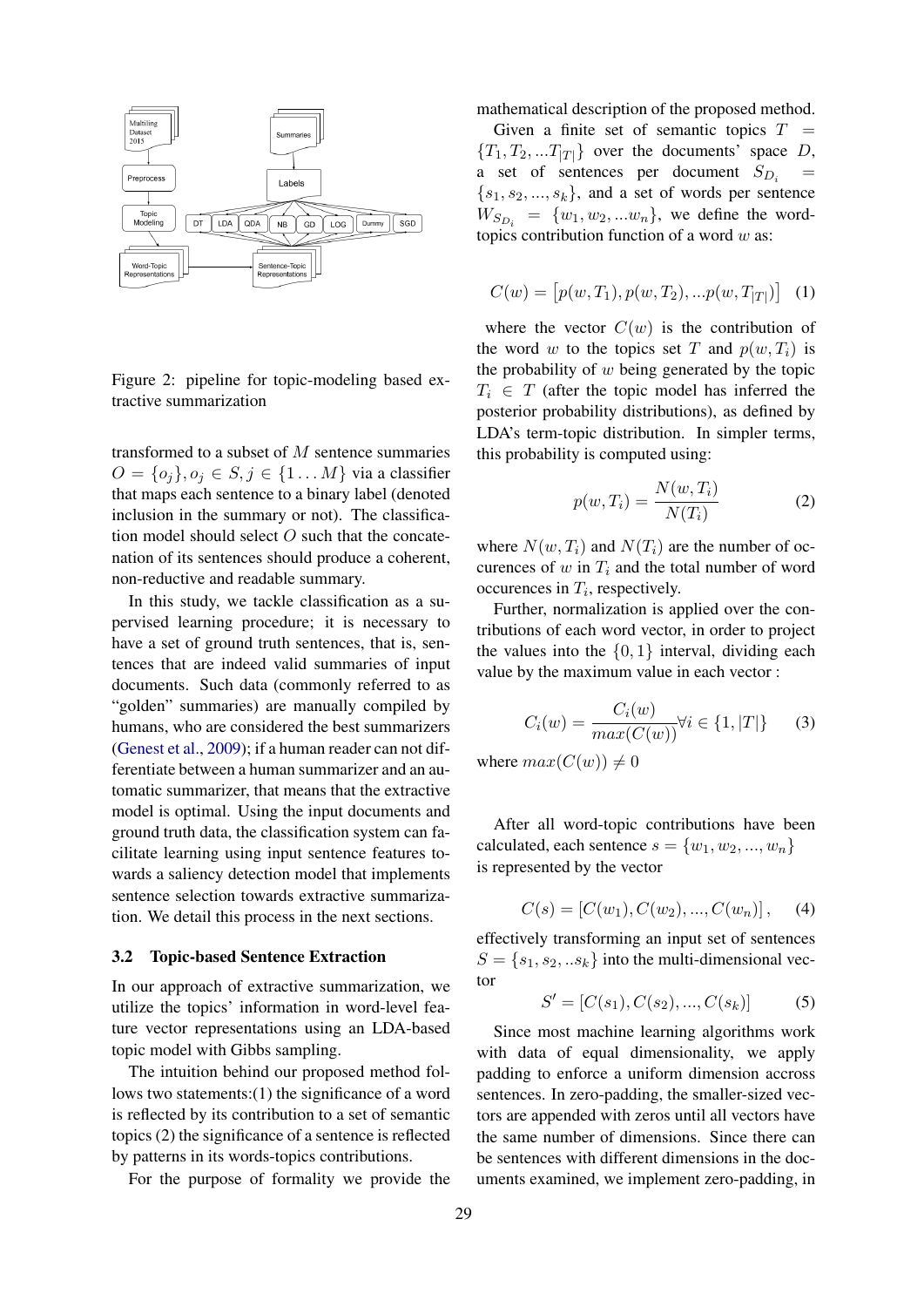order for the elements of  $S'$  in equation [\(5\)](#page-3-0) to become uniform.

## 4 Experiments

#### <span id="page-4-2"></span>4.1 Dataset and Preprocessing

We use the Multiling 2015 dataset for singledocument summarization [\(Giannakopoulos et al.,](#page-8-14)  $2015$  $2015$  $2015$ )<sup>1</sup>. The dataset is constructed by the MultiLing community [\(Conroy et al.,](#page-8-15) [2015\)](#page-8-15) from wikipedia pages, using articles annotated by human-curated summaries. It consists of 40 languages, spanning 30 documents and summary sets – in our work, we restrict the evaluation to the English language, i.e. work with the 30 English documents provided.

We modify the dataset in order to align it with the extractive summarization setting (as the provided summaries are not purely document sentences). First, the ground truth is modified, labelling input source sentences with a label  $l \in$ 0, 1 (1 if the sentence should be included in the summary, else 0). This is computed by measuring the similarity of each source sentence with each human-authored summary for the document, in terms of common n-grams. I.e, each humanauthored sentence  $g_i$  is assigned to a maximally similar source sentence  $s_i$ . Stopword filtering is applied prior to this process, and each source sentence is assigned to at most one ground truth sentence.

Additionally, since the dataset used contains very unbalanced classes – the grand majority (with a ratio approximately 13 to 1) belonging to class 0, i.e. the class for sentences that should not be included in the summaries. To alleviate this, we employ an oversampling scheme. To limit the bias towards class 0 during the training phase of our model, we implemented oversampling, by repeating the sentences belonging to class 1 a fixed number of times arriving at a 2 : 1 negative to positive ratio, at most. This way, a classifier that always predicts dominant label (in this case 0) has suboptimal performance.

Also, all letters were converted to lower-case in order for the model not to differentiate between words in the beginning and in the middle of sentences, such as "apples" and "Apples". In addition, stop words were also removed from the vocabulary to limit its size, without significant loss

|                      | train | test  |
|----------------------|-------|-------|
| mean num. sentences  | 233   | 184.9 |
| mean summ, sentences | 779   | 13.5  |
| mean num. words      | 25.5  | 22.8  |
| sample sentences     | 6990  | 5546  |

<span id="page-4-1"></span>Table 1: Multiling 2015 single-document summarization dataset characteristics.

of information.

Other preprocessing tasks such as stemming was also explored; however, they did not have a significant effect on the classification performance. After these steps, we end up with the final version of the dataset which is described in detail in table [1.](#page-4-1)

#### 4.2 Evaluation

We use the provided training and test dataset portion to train and evaluate the produced classifiers. The evaluation is performed in terms of micro and macro F-measure; the former is calculated by counting the total true positives, false negatives and false positives while the macro-averaged variant calculates metrics for each label, and finds their unweighted mean (i.e., not considering label imbalance). Additionally, we compare the predicted summaries with the ground-truth as described in section [4.1,](#page-4-2) using the Rouge metric to assess performance [\(Lin,](#page-8-16) [2004\)](#page-8-16) [2](#page-4-3) . Rouge scores reflect the overlap of n-grams between the groundtruth and the predicted summaries.

# 4.3 TF-IDF Sentence Classification

As a baseline model, we also implemented a TF-IDF representation of the input dataset. The TF-IDF scores for each word-document pair are calculated and each sentence is represented by the vector of the tf-idf values of the words it contains. For example, a sentence with  $N$  words results in a  $N_w$ - dimensional vector, where  $N_w$  is the number of words in the sentence.

The pipeline for sentences classification using the tf-idf approach is summarized schematically in Figure [1.](#page-2-0)The scikit-learn v0.21.3 machine learning library  $3$  is used for building and training the models.

<span id="page-4-0"></span><sup>1</sup>[http://multiling.iit.demokritos.gr/](http://multiling.iit.demokritos.gr/pages/view/1516/multiling-2015) [pages/view/1516/multiling-2015](http://multiling.iit.demokritos.gr/pages/view/1516/multiling-2015)

<span id="page-4-4"></span><span id="page-4-3"></span><sup>2</sup><https://pypi.org/project/py-rouge/> <sup>3</sup>[https://scikit-learn.org/stable/](https://scikit-learn.org/stable/index.html) [index.html](https://scikit-learn.org/stable/index.html)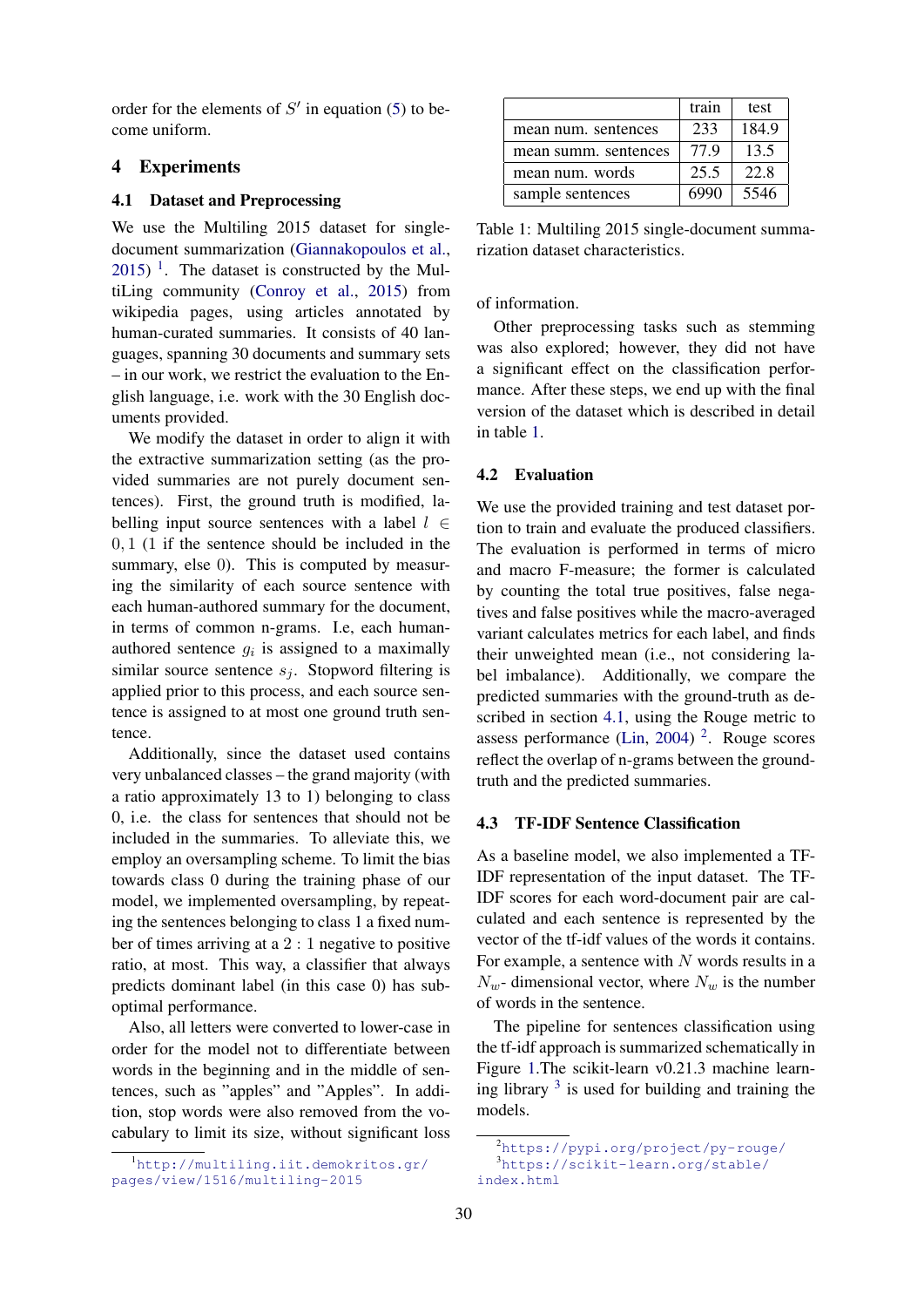| Metric                                                           | $\Box$ DT | $ $ KNN $ $ GB |  |  | $\vert$ NB $\vert$ LDA $\vert$ QDA $\vert$ Dummy $\vert$ LOG $\vert$ SGD |                                     |
|------------------------------------------------------------------|-----------|----------------|--|--|--------------------------------------------------------------------------|-------------------------------------|
| macro-f1   0,497   0,511   0,514   0,514   0,527   0,080   0,452 |           |                |  |  |                                                                          | $\vert$ 0.527 $\vert$ 0.481 $\vert$ |
| micro-f1   0,898   0,900   0,918   0,911   0,903   0,083   0,643 |           |                |  |  |                                                                          | $\vert 0.883 \vert 0.927 \vert$     |

<span id="page-5-1"></span>Table 2: TF-IDF sentence classification results.

# 4.4 Topic Modeling-based Classification of sentences

For the production of the topics and the topicvectors we used MALLET, a Java framework for various common tasks in NLP, including topicmodeling [\(McCallum,](#page-8-17) [2002\)](#page-8-17). Using this tool, we inferred topics over the corpus of the documents in the training set. We subsequently represent firstly the words, and lastly the sentences, of the documents in the training set by their topiccontributions as described in section [3.2.](#page-3-1) By default, MALLET ignores all 1-letter and 2-letter words. Additionally, we use the NLTK english stop-words list for stop-word filtering <sup>[4](#page-5-0)</sup>.

We test the trained topic model by extracting word and sentence-level probabilistic vector representations from the test set. Any word in the test set not present in the training set, is represented as a zero-vector of topic-contributions.

The pipeline for sentence classification using the topics-based approach can be visualized in figure [2](#page-3-2) and is outlined below:

- Infer k topics using MALLET's topic model from the training set
- Represent each sentence in the training set using the equation [\(4\)](#page-3-3).
- Train a classifier on the topics-represented training set
- Represent each sentence in the test set using the trained model from Step 1
- Predict the labels in the represented test set
- Evaluate the classifier using the micro and macro f-measures

# 5 Results and Discussion

# 5.1 Classification Results

The experimental results of the classification on the Multiling Dataset, evaluated with the microf1 and macro-f1 scores are displayed in tables [2](#page-5-1) and [4,](#page-6-0) for the TF-IDF representation and the topicbased representation, respectively. Baseline results using a simple rule-based classifier (Dummy)





<span id="page-5-2"></span>Table 3: Comparison of the micro (top) and macro (bottom) f1 performance of topic modeling, based based on the selection of the number of topics

are also reported, generating predictions with respect to the training set's class distribution – it is thus not influenced by the representation. Dummy gives a micro-f1 score of 0.643 and a macro-f1 score of 0.452.

For TF-IDF, the best macro-f1 score recorded is 0.527 achieved by the Linear Discriminant Analysis (LDA) and Logistic Regression Classifiers (LOG) and the best micro-f1 score is 0.927, given by the Stochastic Gradient Descent Classifier (SGD). TF-IDF achieves significantly better classification results than Dummy , improving micro-f1 by 28% and macro-f1 by 7%, verifying the effectiveness of simple bag-of-word approaches.

For the topic-based representation of sentences, we ran the topic model with a different numbers of topics  $k$  on each run, and we trained various classifiers for the task. One major limitation of topic-modeling is that the number of topics needs to be determined experimentally. In order to make an informed decision on  $k$ , we examined candi-

<span id="page-5-0"></span><sup>4</sup>[https://gist.github.com/sebleier/](https://gist.github.com/sebleier/554280) [554280](https://gist.github.com/sebleier/554280)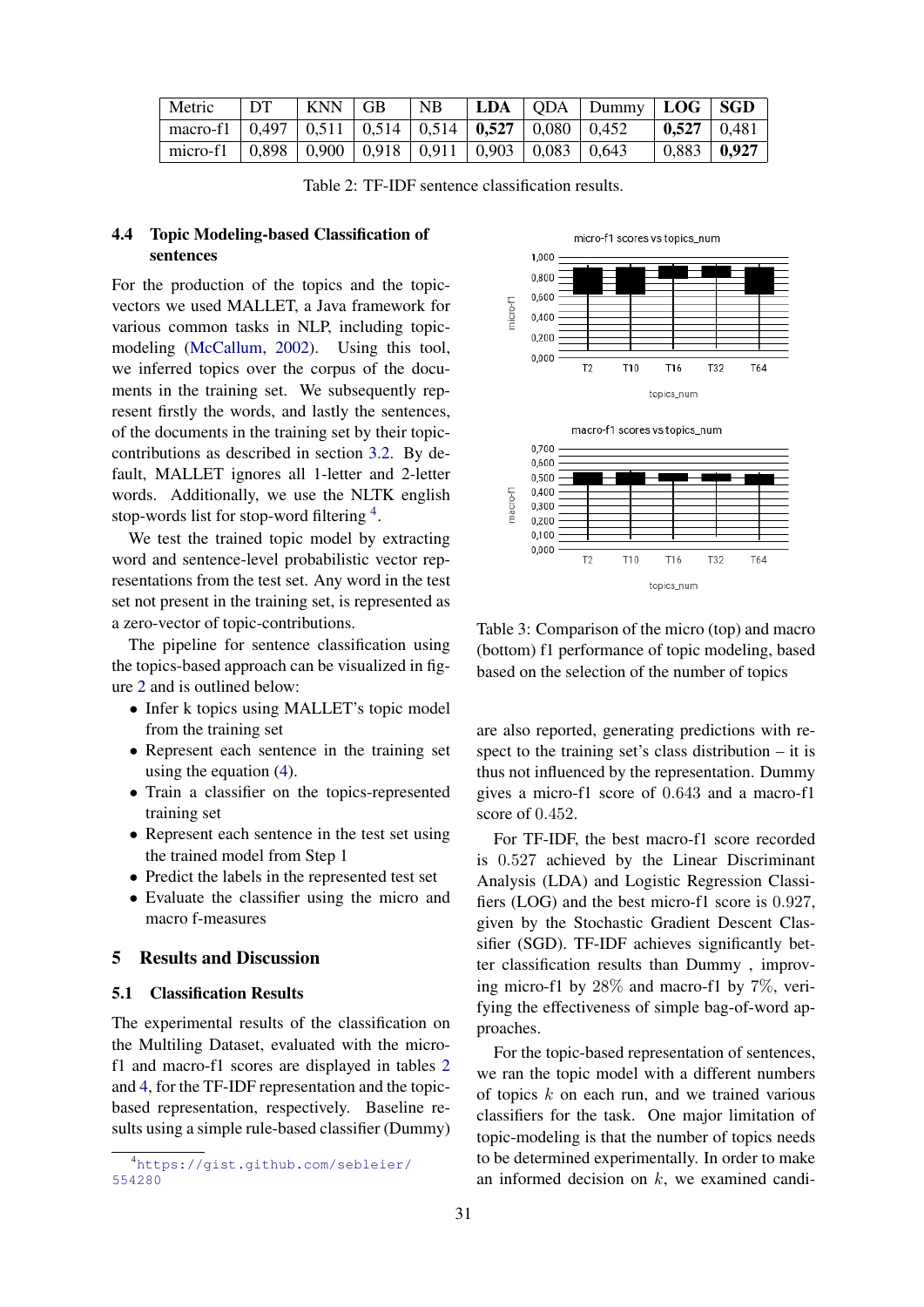| <b>MICRO F-MEASURE</b> |       |            |       |                        |            |            |       |       |            |
|------------------------|-------|------------|-------|------------------------|------------|------------|-------|-------|------------|
| <b>Topics</b>          | DT    | <b>KNN</b> | GВ    | NB                     | <b>LDA</b> | <b>QDA</b> | Dummy | LOG   | <b>SGD</b> |
| 2                      | 0,885 | 0,812      | 0,884 | 0,922                  | 0,879      | 0,102      | 0,643 | 0,754 | 0,073      |
| 10                     | 0,889 | 0,752      | 0,895 | 0,078                  | 0,873      | 0,175      | 0,643 | 0,782 | 0,927      |
| 16                     | 0,889 | 0,802      | 0,908 | 0,080                  | 0,884      | 0,928      | 0,643 | 0,800 | 0,927      |
| 32                     | 0,894 | 0,864      | 0,909 | 0,093                  | 0,866      | 0,927      | 0,643 | 0,813 | 0,927      |
| 64                     | 0,892 | 0,872      | 0,916 | 0,149                  | 0,861      | 0,927      | 0,643 | 0,856 | 0,073      |
| mean                   | 0,890 | 0,820      | 0,902 | 0,264                  | 0,873      | 0,612      | 0,643 | 0,801 | 0,585      |
| std                    | 0,003 | 0,044      | 0,011 | 0,330                  | 0,008      | 0,387      | 0,000 | 0,034 | 0,418      |
|                        |       |            |       | <b>MACRO F-MEASURE</b> |            |            |       |       |            |
| Topics                 | DT    | <b>KNN</b> | GB    | NB                     | LDA        | <b>QDA</b> | Dummy | LOG   | SGD        |
| 2                      | 0,535 | 0,524      | 0,535 | 0,489                  | 0,531      | 0,101      | 0,452 | 0,513 | 0,068      |
| 10                     | 0,532 | 0,506      | 0,546 | 0,073                  | 0,535      | 0,172      | 0,452 | 0,520 | 0,481      |
| 16                     | 0,528 | 0,513      | 0,534 | 0,076                  | 0,533      | 0,505      | 0,452 | 0,517 | 0,481      |
| 32                     | 0,537 | 0,517      | 0,531 | 0,091                  | 0,522      | 0,481      | 0,452 | 0,521 | 0,481      |
| 64                     | 0,517 | 0,512      | 0,516 | 0,149                  | 0,539      | 0,484      | 0,452 | 0,527 | 0,068      |
| mean                   | 0,530 | 0,514      | 0,532 | 0,176                  | 0,532      | 0,349      | 0,452 | 0,520 | 0,316      |
| std                    | 0,007 | 0,006      | 0,010 | 0,159                  | 0,006      | 0,175      | 0,000 | 0,005 | 0,202      |

<span id="page-6-0"></span>Table 4: Topic modeling results in micro and macro F1 score.

date values for the number of topics, visualized in box-plots presented in table [3.](#page-5-2) By analyzing table [4](#page-6-0) and the box-plots, we concluded that a satisfactory number of topics is 10 for this particular task, as for this  $k$ , the Gradient Boosting Classifier (GB) records the highest macro-f1 score. Our decisions are biased towards the macro-f1 instead of the micro-f1 score, since even after the over-sampling of the dataset, the classes are still heavily imbalanced. In addition, we are mostly interested in the sentences that should be included in the summary, which belong to the smaller class. One thing to note, is that as the topic dimension increases, the macro-f1 performance of the Quadratic Discriminant Analysis classifier increases rapidly between Topics 2 and Topics 32 where it reaches a plateau at macro F1 $\approx 0.48$ .

Topic-modeling improves on the measures of TF-IDF and Dummy, with a 0.928 micro-f1 score given by the Quadratic Discriminant Analysis (Topics 16) and a 0.546 macro-f1 score given by Gradient Boosting Classifier(Topics 10) resulting in a 3.6% increase in performance, in comparison with the TF-IDF macro-f1 score. The worstperforming classifiers for the selected number of topics are the Naive Bayes (NB) and Quadratic Discriminant Analysis classifiers.

Finally, considering across-topics averages, SGD, QDA and NB appear to be the least stable configurations, while GB, LDA and DT are among the top performers.

#### 5.2 Rouge scores

The rouge scores of the summaries produced by the representation-classifier combinations are displayed in tables [5](#page-7-0) and [6.](#page-7-1) Even though we observed considerable differences in the classification phase between the two representations overall, the final rouge scores are more similar than expected. Bold values correspond to the maximum f-measures for each rouge-metric.

For the TF-IDF, the highest rouge-scores across all classifiers were given by the Quadratic Discriminant Analysis (QDA), while for the Topicsrepresentation, the highest values were recorded by the Naive Bayes Classifier (NB) and Gradient Boosting (GB). The TF-IDF representation results in slightly better rouge-1 to rouge-4 scores while the Topics-based representation produces better rouge-l and rouge-w scores.

## 6 Conclusions

In this work, we investigated the contribution of topic-based sentence classification to extractive summarization. We examined a variety of configurations for topic modeling by examining a wide range of topics, along with a set of different, diverse classification algorithms. A subsequent large-scale evaluation was performed us-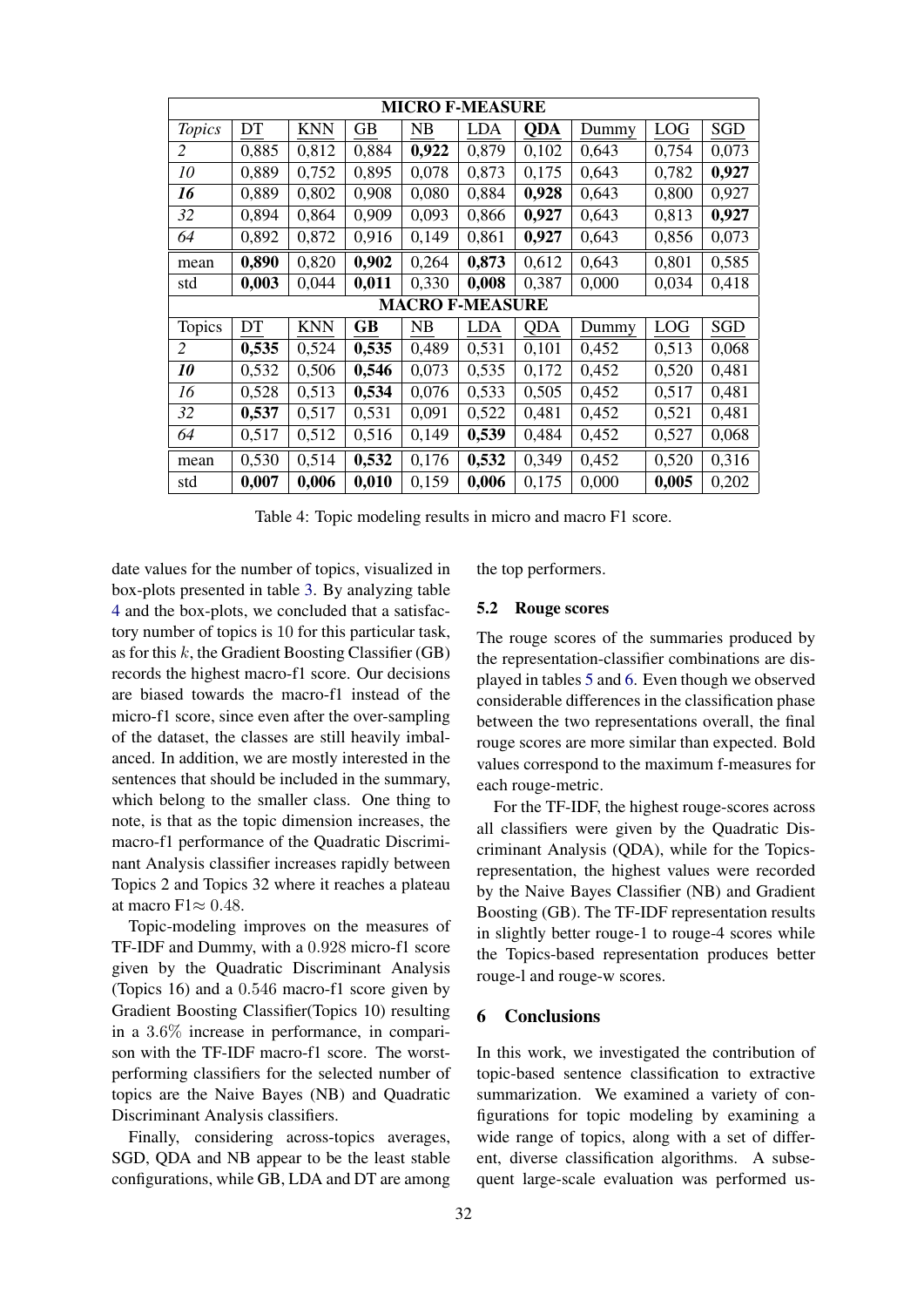| <b>CLASSIFIER</b> |                |         |         | <b>METRIC</b> |         |         |         |
|-------------------|----------------|---------|---------|---------------|---------|---------|---------|
|                   |                | rouge-1 | rouge-2 | rouge-3       | rouge-4 | rouge-l | rouge-w |
|                   | recall         | 0.226   | 0.042   | 0.013         | 0.007   | 0,170   | 0.034   |
| <b>KNN</b>        | precision      | 0.307   | 0.056   | 0.017         | 0.008   | 0,232   | 0,127   |
|                   | f1             | 0,245   | 0,046   | 0,014         | 0,007   | 0,186   | 0,051   |
|                   | recall         | 0.127   | 0.025   | 0.008         | 0.003   | 0.096   | 0.019   |
| LDA               | precision      | 0.161   | 0.036   | 0.017         | 0.011   | 0,120   | 0,065   |
|                   | f1             | 0.136   | 0.027   | 0.010         | 0.004   | 0.103   | 0.029   |
|                   | recall         | 0,164   | 0,032   | 0,008         | 0,004   | 0,132   | 0,026   |
| <b>GB</b>         | precision      | 0.258   | 0.060   | 0.019         | 0.013   | 0.199   | 0,113   |
|                   | $\overline{f}$ | 0,186   | 0,038   | 0,010         | 0,005   | 0,149   | 0,040   |
|                   | recall         | 0,153   | 0,031   | 0.009         | 0.003   | 0,115   | 0,023   |
| LOG               | precision      | 0,184   | 0,038   | 0,012         | 0,006   | 0,136   | 0,071   |
|                   | f1             | 0.162   | 0.034   | 0.010         | 0.004   | 0.122   | 0.034   |
|                   | recall         | 0.365   | 0.106   | 0.047         | 0.026   | 0.264   | 0.056   |
| <b>QDA</b>        | precision      | 0.364   | 0,106   | 0.047         | 0,027   | 0,264   | 0,140   |
|                   | f1             | 0,365   | 0,106   | 0,047         | 0,027   | 0,264   | 0,080   |
|                   | recall         | 0,344   | 0,076   | 0,029         | 0,014   | 0,242   | 0,050   |
| Dummy             | precision      | 0,345   | 0.076   | 0.028         | 0.014   | 0.243   | 0,125   |
|                   | f1             | 0,344   | 0,076   | 0.029         | 0,014   | 0,242   | 0,071   |
|                   | recall         | 0,208   | 0,034   | 0.006         | 0,001   | 0,148   | 0,029   |
| NB                | precision      | 0,232   | 0,037   | 0,006         | 0,001   | 0,164   | 0,082   |
|                   | f1             | 0,216   | 0,035   | 0.006         | 0.001   | 0,154   | 0,042   |
| DT                | recall         | 0.280   | 0.043   | 0.010         | 0.003   | 0.207   | 0,041   |
|                   | precision      | 0,323   | 0.045   | 0,010         | 0,003   | 0,239   | 0,122   |
|                   | f1             | 0,292   | 0,044   | 0,010         | 0,003   | 0,216   | 0,060   |
|                   | recall         | 0.000   | 0.000   | 0.000         | 0,000   | 0.000   | 0,000   |
| SGD               | precision      | 0.000   | 0,000   | 0.000         | 0,000   | 0,000   | 0,000   |
|                   | f1             | 0.000   | 0,000   | 0.000         | 0,000   | 0,000   | 0,000   |

<span id="page-7-0"></span>Table 5: TF-IDF Rouge Scores

| <b>CLASSIFIER</b> |           |         |         | <b>METRIC</b> |         |         |         |
|-------------------|-----------|---------|---------|---------------|---------|---------|---------|
|                   |           | rouge-1 | rouge-2 | rouge-3       | rouge-4 | rouge-l | rouge-w |
|                   | recall    | 0.326   | 0.06    | 0.019         | 0.01    | 0.238   | 0.048   |
| <b>KNN</b>        | precsion  | 0.332   | 0.062   | 0.019         | 0.01    | 0.241   | 0.122   |
|                   | f1        | 0.328   | 0.061   | 0.019         | 0.01    | 0.239   | 0.069   |
|                   | recall    | 0.365   | 0.105   | 0.046         | 0.026   | 0.268   | 0.057   |
| LDA               | precision | 0.332   | 0.063   | 0.018         | 0.009   | 0.236   | 0.118   |
|                   | f1        | 0.327   | 0.062   | 0.018         | 0.009   | 0.232   | 0.066   |
|                   | recall    | 0.334   | 0.069   | 0.025         | 0.015   | 0.242   | 0.049   |
| <b>GB</b>         | precision | 0.361   | 0.105   | 0.046         | 0.026   | 0.265   | 0.14    |
|                   | f1        | 0.361   | 0.104   | 0.046         | 0.026   | 0.265   | 0.08    |
|                   | recall    | 0.362   | 0.102   | 0.045         | 0.025   | 0.267   | 0.056   |
| LOG               | precision | 0.339   | 0.069   | 0.025         | 0.015   | 0.245   | 0.125   |
|                   | f1        | 0.336   | 0.069   | 0.025         | 0.015   | 0.243   | 0.071   |
|                   | recall    | 0.305   | 0.064   | 0.022         | 0.012   | 0.221   | 0.045   |
| QDA               | precision | 0.362   | 0.101   | 0.045         | 0.025   | 0.267   | 0.141   |
|                   | f1        | 0.361   | 0.101   | 0.045         | 0.025   | 0.267   | 0.08    |
|                   | recall    | 0.344   | 0.076   | 0.029         | 0.014   | 0.242   | 0.05    |
| Dummy             | precision | 0.345   | 0.076   | 0.028         | 0.014   | 0.243   | 0.125   |
|                   | f1        | 0.344   | 0.076   | 0.029         | 0.014   | 0.242   | 0.071   |
|                   | recall    | 0.313   | 0.063   | 0.021         | 0.013   | 0.228   | 0.046   |
| NB                | precision | 0.364   | 0.104   | 0.046         | 0.026   | 0.268   | 0.142   |
|                   | f1        | 0.364   | 0.104   | 0.045         | 0.026   | 0.267   | 0.081   |
| DT                | recall    | 0.363   | 0.105   | 0.046         | 0.025   | 0.265   | 0.056   |
|                   | precision | 0.33    | 0.065   | 0.022         | 0.013   | 0.241   | 0.125   |
|                   | f1        | 0.319   | 0.064   | 0.022         | 0.013   | 0.232   | 0.067   |
| SGD               | recall    | 0.323   | 0.062   | 0.018         | 0.009   | 0.23    | 0.046   |
|                   | precision | 0.331   | 0.067   | 0.022         | 0.012   | 0.238   | 0.124   |
|                   | fI        | 0.312   | 0.065   | 0.022         | 0.012   | 0.226   | 0.066   |

<span id="page-7-1"></span>Table 6: Topic modeling Rouge Scores

ing micro-f1 and macro-f1 scores. Based on the trained models, we produced summaries for the input documents and we compared them with the ground-truth using several Rouge-metrics. As a baseline, we also implemented a TF-IDF representation of sentences, which follows a traditional bag-of-words weighted approach.

Initial results of this early study show that topicmodeling can be beneficial for sentence classification, as it outperforms the TF-IDF representation, as illustrated by the micro and macro f1 scores in our experiments, albeit this not being the case for the Rouge-based evaluation. We demonstrated that the topics-based approach can easily compete with the TF-IDF approach and shows promise in extractive summarization. Careful task-specific adjustments need to be made however, as the results in the summary evaluation (using Rouge) appear underwhelming compared to those in the classification phase.

In the future, more sophisticated methods such as Principal Component Analysis(PCA) [\(Jolliffe,](#page-8-18) [2011\)](#page-8-18) or Linear Semantic Analysis(LSA) [\(Lan](#page-8-19)[dauer et al.,](#page-8-19) [1998\)](#page-8-19) can be applied on the presented framework of topics-based sentence representation, in order to project the word-topic vectors into lower-dimensional spaces.

Additionally, more adaptive topic modelling approaches could be applied, removing the need for pre-determined topic specification,[\(Steyvers and](#page-8-1) [Griffiths,](#page-8-1) [2017\)](#page-8-1). Moreover, Neural Network classification architectures can be explored, in addition to the set of classifiers we already tested on the dataset. A-priori knowledge on words, phrases and sentences from external sources (e.g. knowledge bases such as Wordnet [\(A. Miller et al.,](#page-8-20) [1991\)](#page-8-20)) could also prove beneficial for the training phase of the machine-learning models. Finally, future work will take order / target summary length into account, making our results comparable to other systems tackling the Multiling2015 dataset and the state of the art.